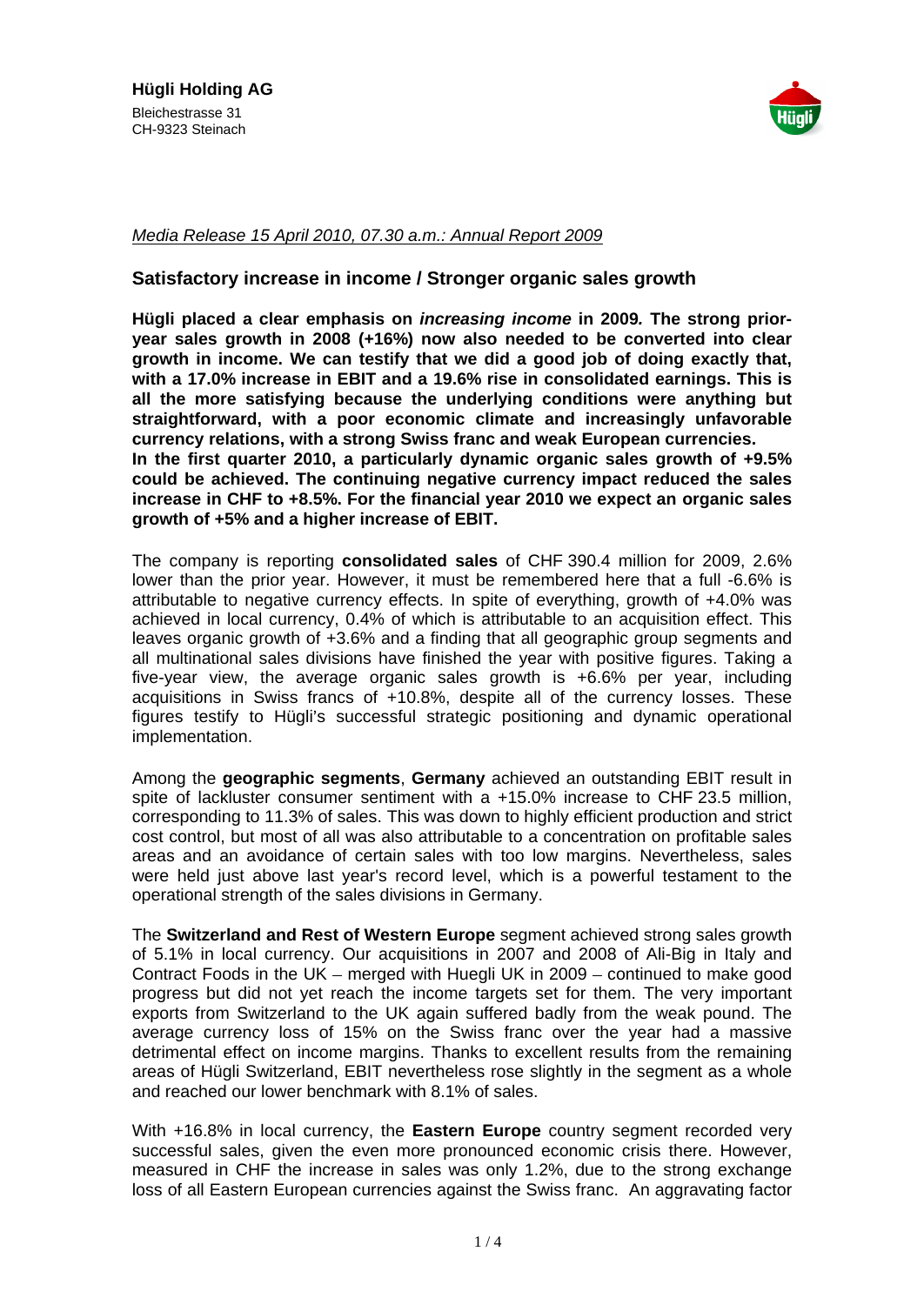

was the fact that above all the Polish zloty, and also the Hungarian forint, lost value against the Czech koruna. Our sales and particularly the income from our exports from the Czech Republic production site to our subsidiaries in Hungary and Poland were adversely impacted as a result. Under the circumstances, we consider the EBIT rise of CHF 2 million as a good performance. The currency situation in Eastern Europe seems to have stabilised in the meantime, so that the good position and strong operating performance of this segment will also feed down positively into comprehensive income in the future.

Business growth, which was already positive during the first half, gathered momentum in the second half. Despite a  $2.6\%$  fall in sales attributable to currency effects  $-$  organic sales growth, on the other hand, rose from 2.7% in the first half to 4.1% in the second half the **consolidated income statement** shows a very noticeable increase on the prior year in all absolute and percentage key indicators. EBIT rose by CHF 5.1 million to CHF 35.3 million (+17.0% on the prior year) and reached our internal benchmark with 9.0% of sales. Finally, despite a CHF 2.2 million higher tax burden, profits reached CHF 23.2 million, CHF 3.8 million or 19.6% higher than the previous year. In absolute figures, both are clear record results for Hügli. In this way, we managed to clearly surpass the additional year-on-year receipts of 10% announced in our half-yearly financial statements.

The assets side of our **consolidated balance sheet** reflects the vigorous investment activity in the company's fixed assets and the higher sales in November and December from debtors under current assets. Total assets therefore fell only slightly, in spite of weak foreign currencies, to CHF 249.8 million. Borrowing was reduced by 11.3% under equity and liabilities, however equity increased by 19.0% to CHF 105.8 million. At 42.3% of the balance sheet total, this underscores the solid financing of the Hügli Group.

Since 2004 Hügli has prepared its accounts according to the IFRS **accounting standard**. These regulations have become more and more complex and comprehensive, and will continue to do so in future, because IFRS is moving ever closer to the US-GAAP standard. IFRS is therefore becoming inappropriate as the accounting standard for a company of our size due to the associated effort and expense, and also due to the ever-increasing level of detail of the reporting. For this reason we decided to switch to the Swiss GAAP FER standard in 2009, which also involved changing to the **Domestic Standard** on the Swiss 'SIX Swiss Exchange' stock exchange, as published in the media release of 24 July 2009. This decision puts us in good company with other well-known listed companies. Needless to say, this in no way limits the value of the information conveyed by our consolidated accounts and we will continue to broadly adhere to our existing reporting system. The consolidated 2008 balance sheet and income statement were restated, in other words were also prepared pursuant to Swiss GAAP FER, which means that both years can be compared. The compared of the compared of the compared of the compared of the compared of the compared of the compared of the compared of the compared of the compared of the compared of the compared of the compared of the

The only relevant difference between IFRS and Swiss GAAP FER in our financial statements is the omission of goodwill capitalisation and its netting against equity. This figure is therefore reduced as at the end of 2009 by a net figure of CHF 26.9 million. It is all the more remarkable that our equity ratio nevertheless accounts for a full 42.3% of the balance sheet total, although under IFRS this figure would be 47.6%.

With regard to **dividends** we have stuck to our income-dependent dividend policy with a payout rate to shareholders of 25% to 30% of profits. Given the excellent consolidated results, the Board of Directors will propose a dividend of CHF 13.50 (prior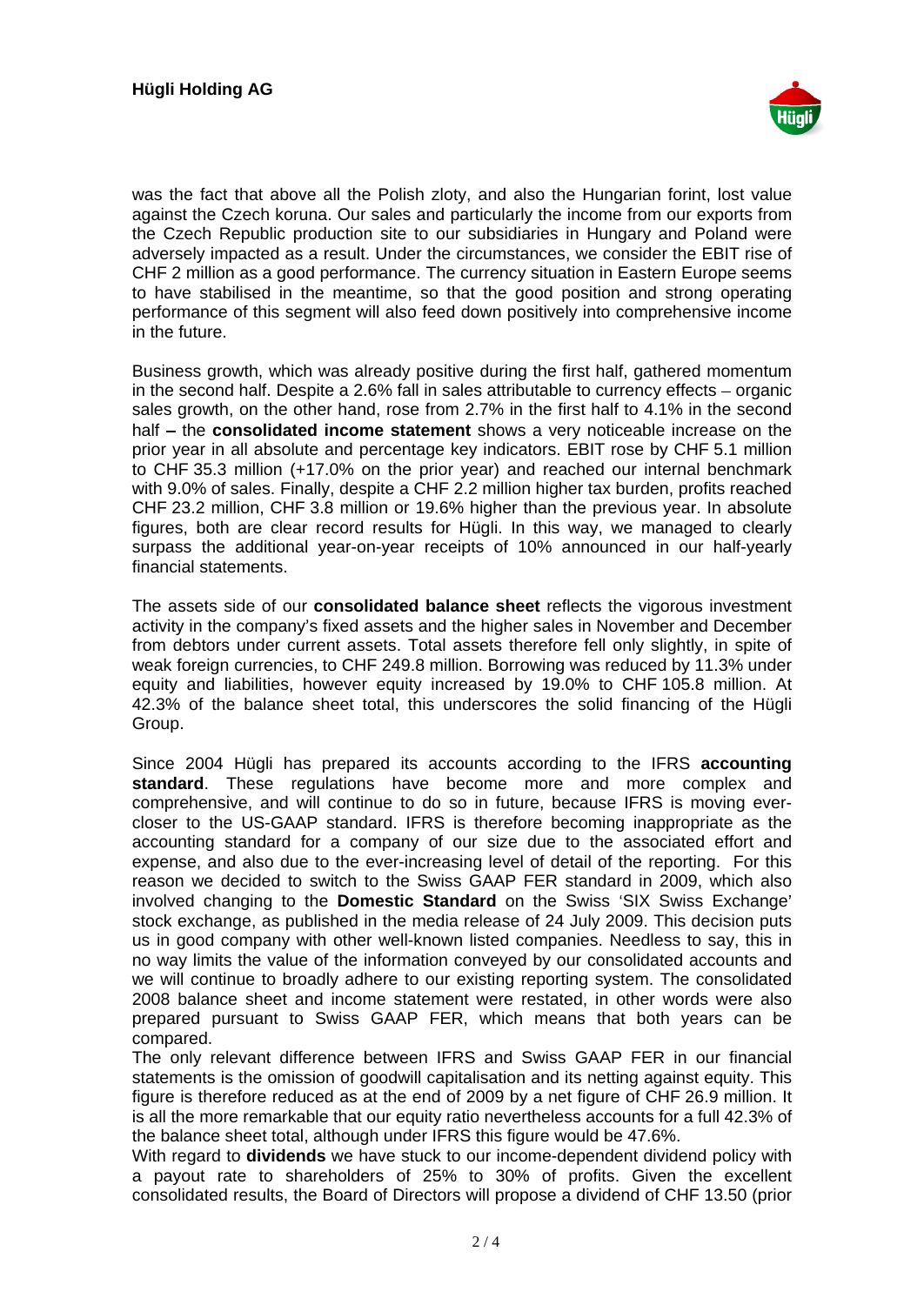

year: CHF 11.00) per bearer share to the General Meeting, which corresponds to 28% of profits per share.

A number of important changes were resolved for the **Board of Directors and corporate management**. Dr. Alexander Stoffel, who has held leading positions at Hügli since 1956, retires as President of the Board of Directors with effect from December 31, 2010. Provided he is reelected at the General Meeting on May 19, 2010, he will nevertheless remain a member of the Board. The Board of Directors appointed Dr. Jean Gérard Villot as its new president from January 1, 2011. At Hügli since 1990, from January 1, 2003 he worked very successfully as Dr. Alexander Stoffel's successor and led the group management as a Board of Directors delegate and CEO. Thomas Bodenmann was appointed new Chairman of the group's management and thus CEO of Hügli with effect from January 1, 2011. Bodenmann, who has been at Hügli since 1995, is a member of group management since 2001 and has also been very successful as head of the Food Service division and as the country manager for Switzerland and Austria. These appointments from within the ranks represent both renewal and continuity and put the best prerequisites in place for Hügli's continued growth.

How do we rate our **short- and medium-term business prospects?** We are confident overall. Hügli's strategy has also proven to be successful and resilient even when times are tough. With our four divisions we are active in customer segments showing strong medium and even long-term trends - out of home market (Food Service division), outsourcing for the food industry (Industrial Foods division), organic products (Health and Natural Food), private label for food retail (Private Label division). With our production facilities in Switzerland, Germany, Italy, the UK and the Czech Republic we are close to our markets and well-diversified across various currency regions. Most of all, everywhere we have employees who have proven themselves under difficult conditions and who are capable of successfully implementing our strategy at the operational level. For these reasons we can confirm our previous objective of organic sales growth of at least 5% in the medium term, with slightly higher earnings growth. The underlying environment remains difficult for 2010. While the economy seems to be

recovering more quickly than expected, unemployment remains high and is acting as a brake on consumption. The growth of the currencies relevant to our business remains a concern for us. The enormous national debt practically everywhere in Europe, and Switzerland's considerably better position in this regard ("in the land of the blind, the one-eyed man is king") is strengthening the Swiss franc and weakening the euro and the British pound. We anticipate that the Swiss National Bank, in line with its declared intention, will prevent our currency being too strongly revalued. A euro price below CHF 1.50 will hurt, while a price lower than CHF 1.45 will weaken Switzerland as a production location, and not only for us. On the positive side we can look to the low rate of inflation and the even more stable prices for raw materials on a higher level. Nonetheless, there could be increases here as early as the second half of the year. Despite all of the uncertainty, given Hügli's potential, its growth in the second half of 2009 and initial results in the new financial year, we remain very positive for 2010. We